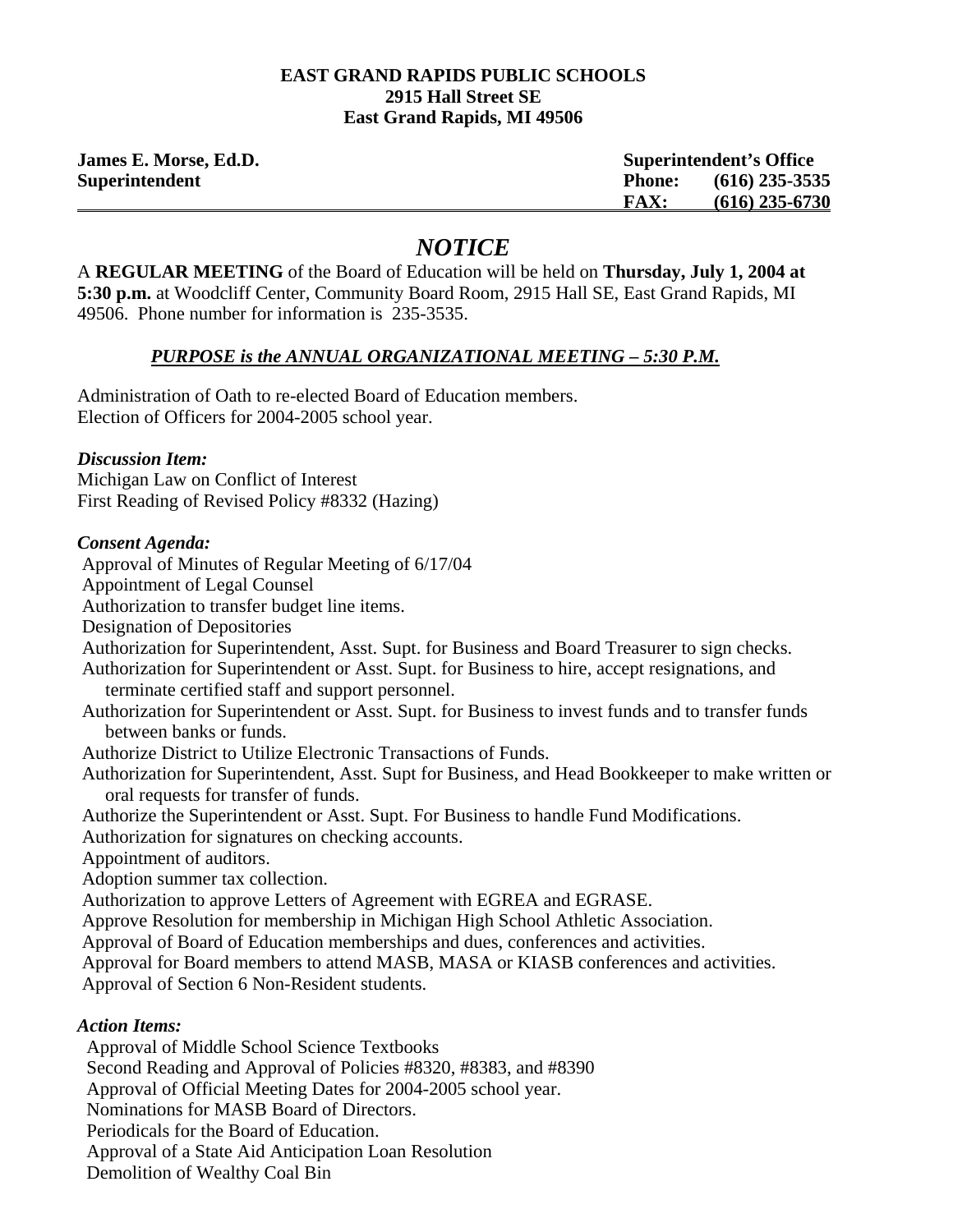Notice for Board of Education's Organizational Meeting July 1, 2004 Page 2 Approval of Study Leave Approval of Superintendent Goals for 2004-2005

### *Administrative Reports*

 Board/Administrator Retreat Board Technology Update

#### *Board Member Reports*

Appointments of Representatives to Committees and Organizations

Sincerely,

Beth R. Lent, President East Grand Rapids Board of Education

- Minutes for this meeting will be available in the Superintendent's Office at 2915 Hall St. SE, East Grand Rapids, MI 49506.
- \*\* If you plan to attend and have a special need and require accommodation to attend this meeting, please contact Dr. James Morse at 235-3535

aht 6/29/04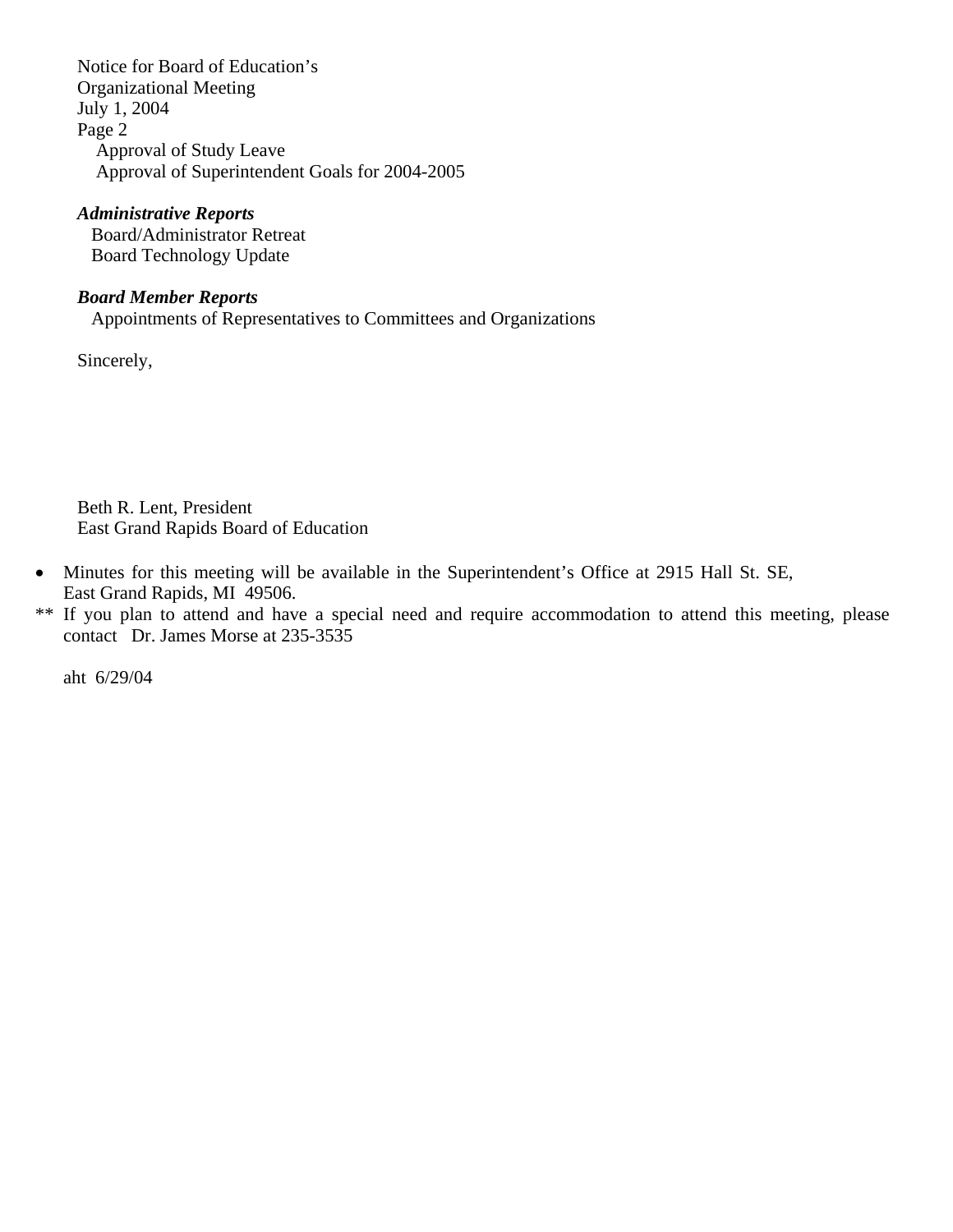## EAST GRAND RAPIDS PUBLIC SCHOOLS Kent County, Michigan

#### **ORGANIZATIONAL MEETING of the East Grand Rapids Board of Education**

Community Board Room at Woodcliff Center 2915 Hall Street SE East Grand Rapids, MI 49506

# **Thursday, July 1, 2004 - 5:30 p.m.**

## **AGENDA (Please note date, time and location.)**

- 1. Organizational Meeting Called to Order Current President
- 2. Administration of Oath and Welcome to Newly Re-Elected Board Members
- 3. Election of Officers 2004-05
	- A. President
	- B. Vice President
	- C. Secretary
	- D. Treasurer
- 4. Acknowledgment of Guests
- 5. Public Comments
- 6. Communications to and from the Board

#### *Discussion Items:*

- 7. Michigan Law on Conflict of Interest (PA 317 of 1968 and PA 145 of 1997)
	- a. Letter of Disclosure
- 8. First Reading of Revised Policy #8332 (Hazing) (Enclosure #8)

#### *Action Items - Consent Agenda:*

 Background: In order to save time during the meeting, we are using a Consent Agenda. Items in the Consent Agenda include those that are routine or have been previously discussed by the Board of Education. Any Board Member may request to have any item removed for a separate discussion and vote.

Recommendation: Motion to approve the items in the Consent Agenda, Numbers 9 through \_\_28\_.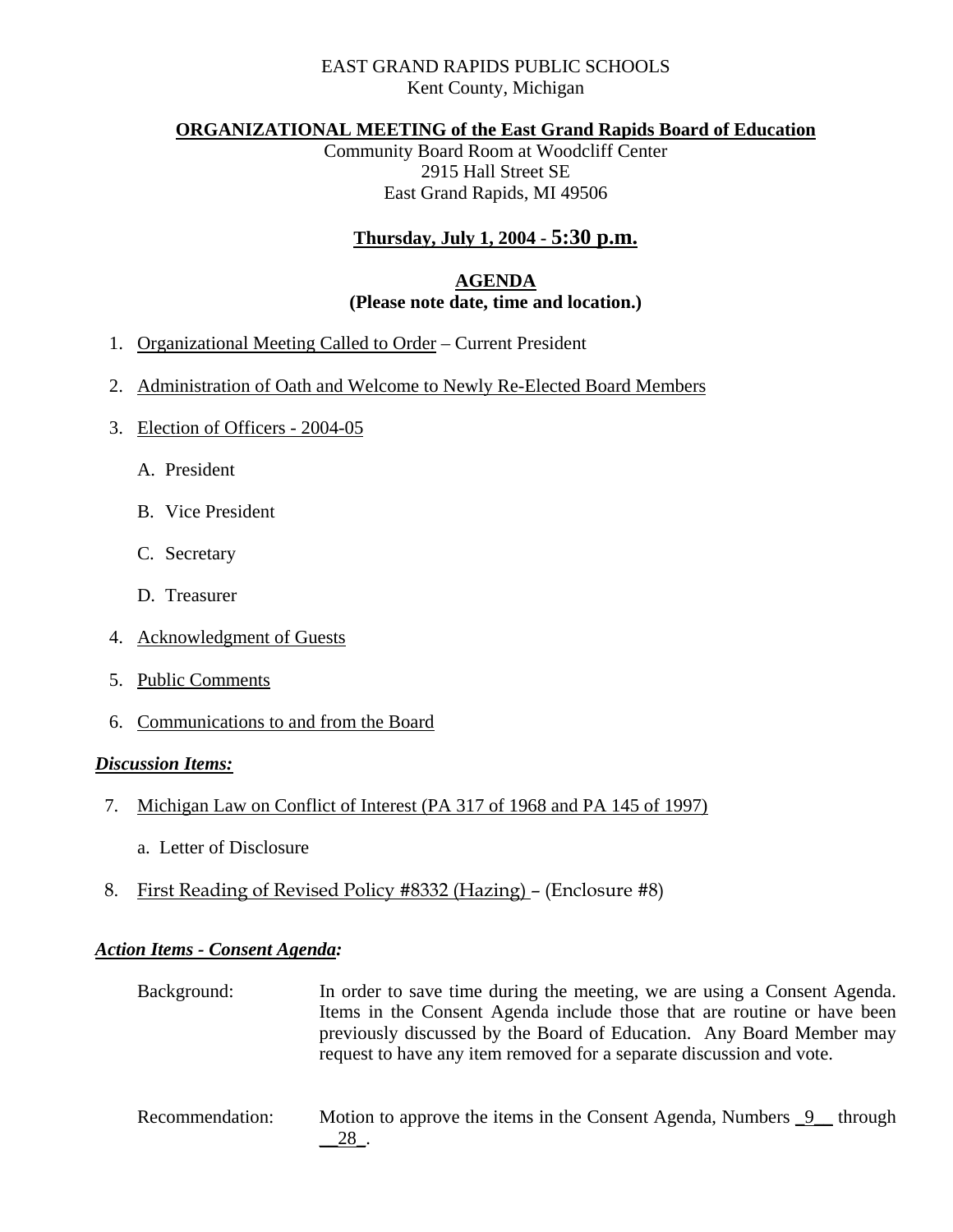- 9. Approval of Minutes of REGULAR MEETING of 6/17/04 (Enclosure #9)
- 10. Appointment of Legal Counsel (Enclosure #10)
- 11. Authorize the Superintendent or Assistant Superintendent for Business to Transfer Budget Line Funds (Enclosure #11)
- 12. Designation of Depositories (Enclosure #12)
- 13. Authorize the Superintendent, Assistant Superintendent for Business, and Board Treasurer to Sign Checks (Enclosure #13)
- 14. Authorize the Superintendent of Schools or his Designee to Hire, Accept Resignations, and to Terminate Employment for Certificated Staff (Enclosure #14)
- 15. Authorize the Superintendent or Assistant Superintendent for Business to Hire, Accept Resignations, and to Terminate, When Necessary, Support Personnel (Enclosure #15)
- 16. Authorize the Superintendent or Assistant Superintendent for Business to Invest Funds (Enclosure #16)
- 17. Authorize the Superintendent or Assistant Superintendent for Business to Transfer Funds (Enclosure #17)
- 18. Authorize District to Utilize Electronic Transactions of Funds (Enclosure #18)
- 19. Authorize the Superintendent, Assistant Superintendent for Business, Head Bookkeeper, and Assistant Bookkeeper to Make Written or Oral Requests for Transfer of Funds (Enclosure #19)
- 20. Authorize the Superintendent or Assistant Superintendent for Business to Transfer Funds from the General Fund to the Food Service Fund, Athletic Fund or Student Activity Fund, and to Make Fund Modifications as Necessary (Enclosure #20)
- 21. Authorizations for Signatures on Checking Accounts (Enclosure #21)
- 22. Appointment of Auditors (Enclosure #22)
- 23. Adoption of the Summer Tax Collection (Enclosure #23)
	- Background: The Board of Education needs to renew authorization of a summer tax collection.
	- Recommendation: Motion to authorize a summer tax collection as presented in Enclosure #23.
- 24. Authorization to Approve Letters of Agreement With EGREA and EGRASE (Enclosure #24)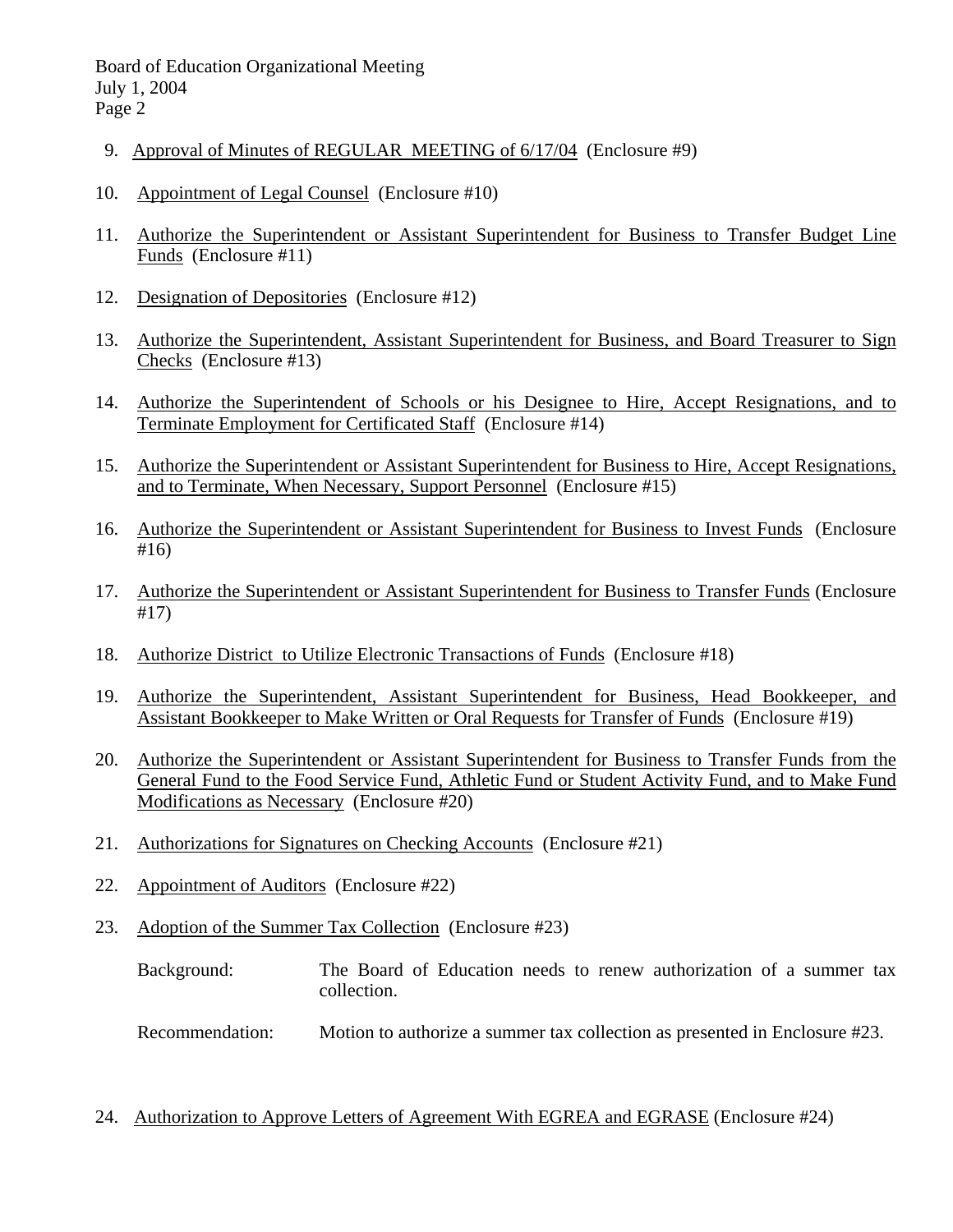- Background: Dr. Morse and Mr. Derks, Assistant Superintendent for Business, request that they have authorization to approve Letters of Agreement with EGREA and EGRASE as presented in Enclosure #24.
- Recommendation: Motion to approve the Resolution as listed in Enclosure #24.
- 25. Resolution for Membership in Michigan High School Athletic Association (Enclosure #25)
	- Background: The Board of Education is asked to approve District Membership in the Michigan High School Athletic Association for the 2004-05 school year.
	- Recommendation: Motion to approve the Resolution to voluntarily join the Michigan High School Athletic Association from August 1, 2004, through July 31, 2005.
- 26. Approval of Board of Education Memberships and Dues (Enclosure #26)
	- Background: The Board asked to have all memberships in organizations reviewed at the Organizational Meeting
	- Recommendation: Motion to renew institutional memberships in the following organizations and pay the dues required as listed in Enclosure #26.

| Name                                        | <b>2004-05 Dues</b> |
|---------------------------------------------|---------------------|
| Michigan Association of School Boards, Inc. | \$4,206.00          |
| <b>MASB</b> Legal Trust Fund                | Waived for 04-05    |
| <b>Kent School Board Association</b>        | \$50.00             |

- 27. Approval for Board of Education Members to attend any or all MASB, MASA, or KIASB conferences and activities
	- Background: Pre-approval is needed to attend MASB, MASA and KIASB conferences, workshops, and activities.
	- Recommendation: Motion to approve Board of Education members attendance at MASB, MASA, and KIASB conferences, workshops, and activities.
- 28. Approval of Section 6 Non-Resident Students (Enclosure #28)
	- Background: Each year, we approve additional Section 6 non-resident students.
	- Recommendation: Motion to approve the Section 6 non-resident students as recommended by the Superintendent in Enclosure #28.

#### *Other Action Items:*

29. Approval of Middle School Science Textbooks – Mrs. Vettese (Enclosure #29)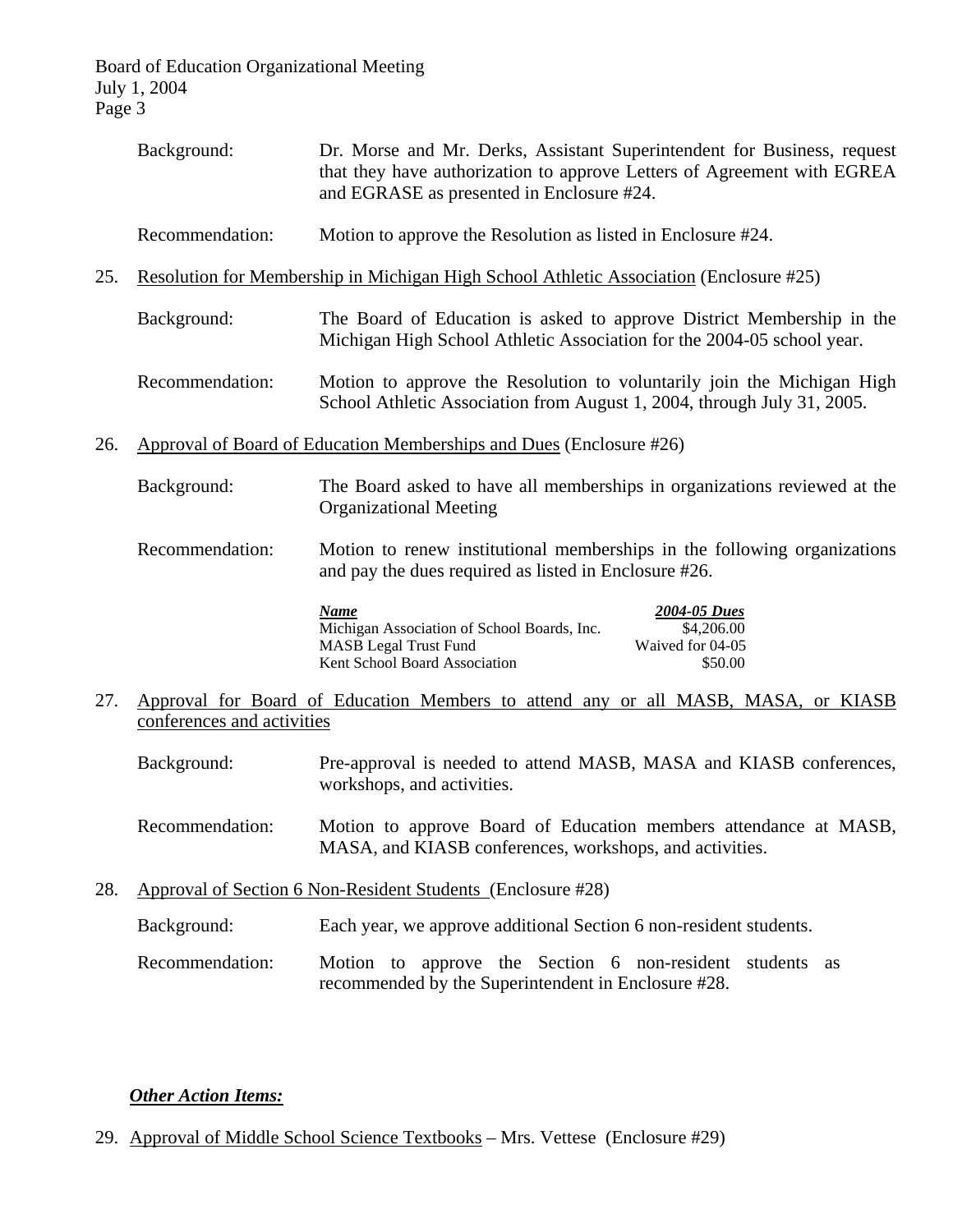|     | Background:                                                                                                                    | After a thorough review and discussion, the Middle School Science<br>Department is requesting a new textbook series for Grades 6-8. Mr. John<br>Burke will present the selected texts. |  |
|-----|--------------------------------------------------------------------------------------------------------------------------------|----------------------------------------------------------------------------------------------------------------------------------------------------------------------------------------|--|
|     | Recommendation:                                                                                                                | Motion to approve the Middle School science textbooks as recommended by<br>the Assistant Superintendent of Instruction.                                                                |  |
| 30. | Second Reading and Approval of Revised Board Policy #8320 - Student Use of Electronic<br>Communication Devices (Enclosure #30) |                                                                                                                                                                                        |  |
|     | Background:                                                                                                                    | The Board had a first reading of revised Board Policy #8320 – Student Use<br>of Electronic Communication Devices at the regular meeting on June 17,<br>2004.                           |  |
|     | Recommendation:                                                                                                                | Motion to approve revised Board Policy #8320 – Student Use of Electronic<br>Communication Devices as recommended by the Board Policy Committee<br>and the Superintendent.              |  |
| 31. | Second Reading and Approval of Revised Board Policy #8383 – Procedures for Discipline (Enclosure<br>#31)                       |                                                                                                                                                                                        |  |
|     | Background:                                                                                                                    | The Board had a first reading of revised Board Policy #8383 – Procedures for<br>Discipline at the regular meeting on June 17, 2004.                                                    |  |
|     | Recommendation:                                                                                                                | Motion to approve Board Policy #8383 – Procedures for Discipline as<br>recommended by the Board Policy Committee and the Superintendent.                                               |  |
| 32. | #32)                                                                                                                           | Second Reading and Approval of Revised Board Policy #8390 – Suspension Procedures (Enclosure                                                                                           |  |
|     | Background:                                                                                                                    | The Board had a first reading of Board Policy $#8390 -$ Suspension<br>Procedures at the regular meeting on June 17, 2004.                                                              |  |
|     | Recommendation:                                                                                                                | Motion to approve Board Policy #8320 – Student Use of Electronic<br>Communication Devices as recommended by the Board Policy Committee<br>and the Superintendent.                      |  |
| 33. | Official Meeting Dates for the 2004-05 School Year (Enclosure #33)                                                             |                                                                                                                                                                                        |  |
|     | Background:                                                                                                                    | See Enclosure #33.                                                                                                                                                                     |  |

Recommendation: Motion to authorize Board Meetings as listed in Enclosure #33.

34. Nominations for the MASB Board of Directors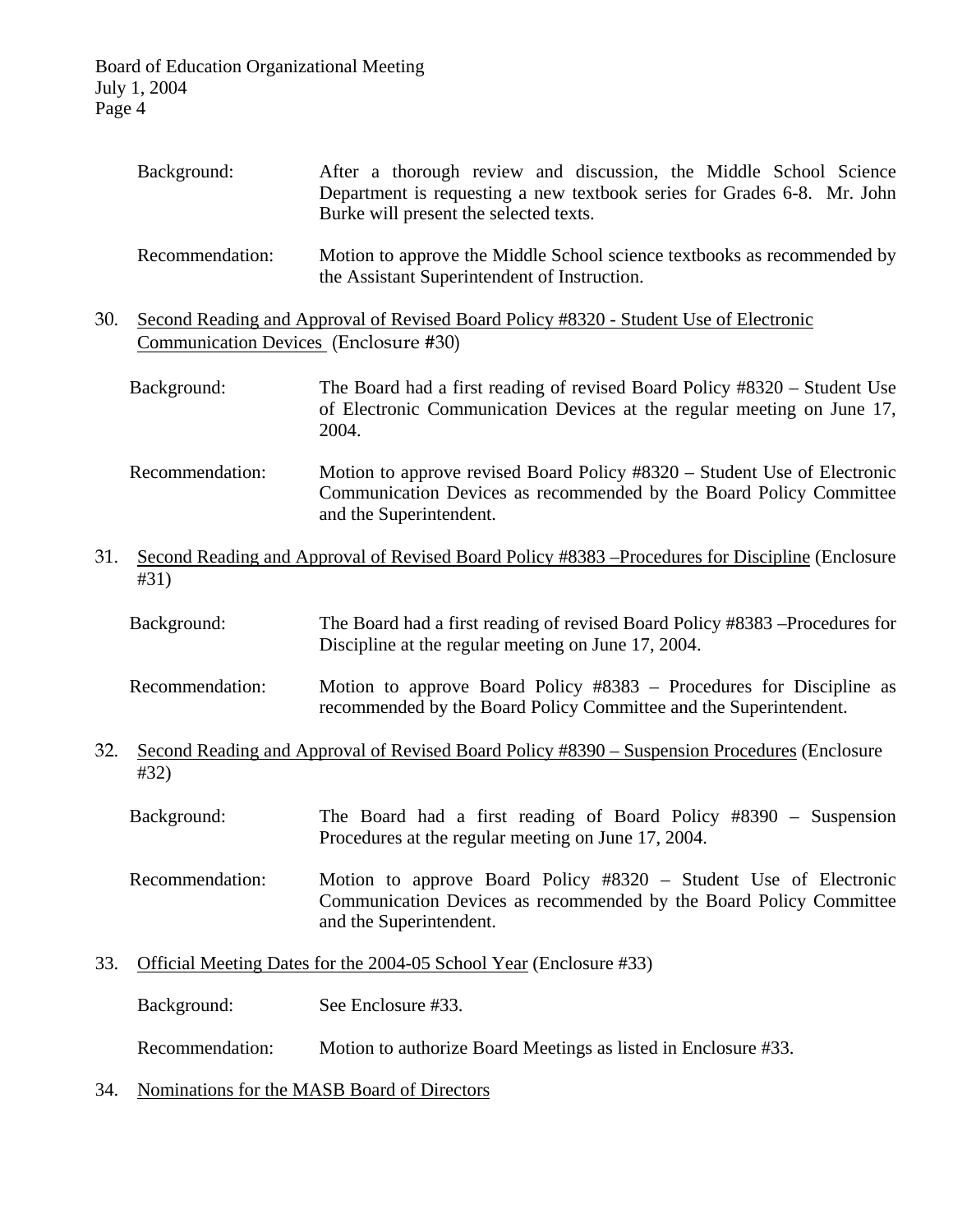| Background:     | The Board received a letter from the Michigan Association of School Boards |
|-----------------|----------------------------------------------------------------------------|
|                 | inviting nominations for the MASB Board of Directors. Nominations may      |
|                 | be considered at this Board Meeting.                                       |
| Recommendation: | Board direction requested.                                                 |

35. Periodicals for the Board of Education

 Background: Last year the Board received *Phi Delta Kappan* (Lent, and Stein), *American School Board Journal* (Ellis, Kuras, Lent, and Stein), and *Education Week*  (Ellis, Kuras, and Stein). The administration would like direction as to the periodicals to be ordered for 2004-05.

- Recommendation: Board direction requested.
- 36. Approval of a School Bond Loan Resolution (Enclosure #36)
	- Background: The district borrows annually from the School Bond Loan Program to assist in making our debt retirement payments. The application for the 2004-2005 borrowing needs to be applied for prior to August 1, 2004.
	- Recommendation: Motion to approve the attached resolution authorizing the district to borrow funds from the Michigan School Bond Loan Program as presented.

#### 37. Demolition of Wealthy Coal Bin

- Background: At the Maintenance Building at the Wealthy Elementary site, we have a coal bin that needs demolition and fill. The Facilities Committee has discussed this project. Bid specs were developed by Horizon Environmental and request for Proposals were sent to a number of contractors. This project is budgeted in the Sinking Fund.
- Recommendation: Motion to award a contract to H & M Demolition Companies in the amount of \$38,036.00.

#### 38. Approval of a Study Leave

- Background: Grand Rapids Rotary has invited Dr. Morse to lead a Group Study Exchange to Japan from October 23 – November 21, 2004. The Personnel Committee recommends a two week study leave, a one week conference leave, and a one week vacation. Dr. Morse and Rotary will cover all expenses.
- Recommendation: Motion to approve Dr. Morse leading a Rotary International Group Study Exchange to Japan from October 23 – November 21, 2004.